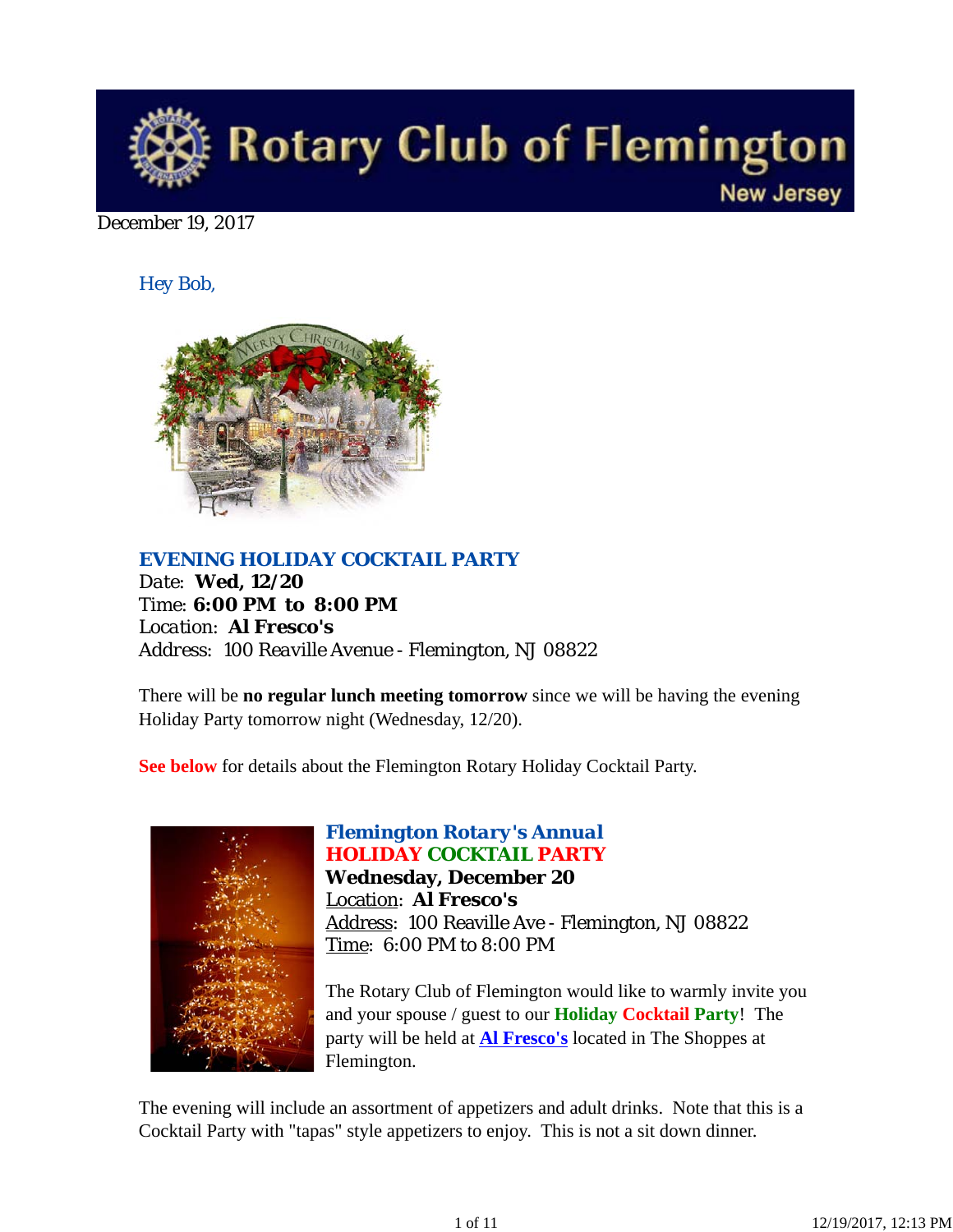Rotarians attending are asked to bring a wrapped **Secret Santa gift** valued around \$12.

Cost to Attend:

- Weekly paying members will pay \$15 for their meal. No cost for their spouses.
- Quarterly paying members and their spouses attend free of charge.
- No cost for spouses of deceased Rotarians.
- Friends of Rotary & additional guests will pay \$30 per person.

Kindly **RSVP** no later than **Friday, 12/15**. You should have received an invitation from Evite. Please reply to the Evite invitation. Please indicate the total number of guests when you RSVP.

For additional information or questions, please contact Karen Widico at **kwidico@njprevent.com**



## *Horizon Rotary eClub* **UPCOMING EVENTS Holiday Caroling + More**

Kim wanted to share the following information about events that the Horizon Rotary E-Club has coming up. Please see the info below:

**Holiday Caroling**: All Rotary club members are invited to join the Horizon eClub this Friday (12/22) at **3:30 pm** for caroling to seniors residing at the Hunterdon Care Center, 1 Leisure Ct., Flemington NJ 08822. Here is a link to the Google Event. Please RSVP to horizoneclub@gmail.com. This is our 4th year caroling here, sharing much appreciated joy to the seniors during the holiday season. The more the merrier!

**Membership Drive**: The eClub is also in need of new members and has open leadership roles. If you know of service minded individuals who seek Rotary connection but cannot attend regular meetings, please send them our way. Please also consider suggesting eClub membership to any members not renewing a membership in a regular club, if appropriate for that member. Of course, we do not want to displace people, only offer them a home in Rotary if they require a different format.

**Hikes Not Heroin**: We also chartered our first signature service project, Hikes Not Heroin, which occured in October and will be repeated next year. If you are interested in assisting the eClub with raising awareness around Heroin Abuse, Heroin Prevention, and Opioid Prevention, please email horizoneclub@gmail.com, and let us know your level of interest.

Happy Holidays,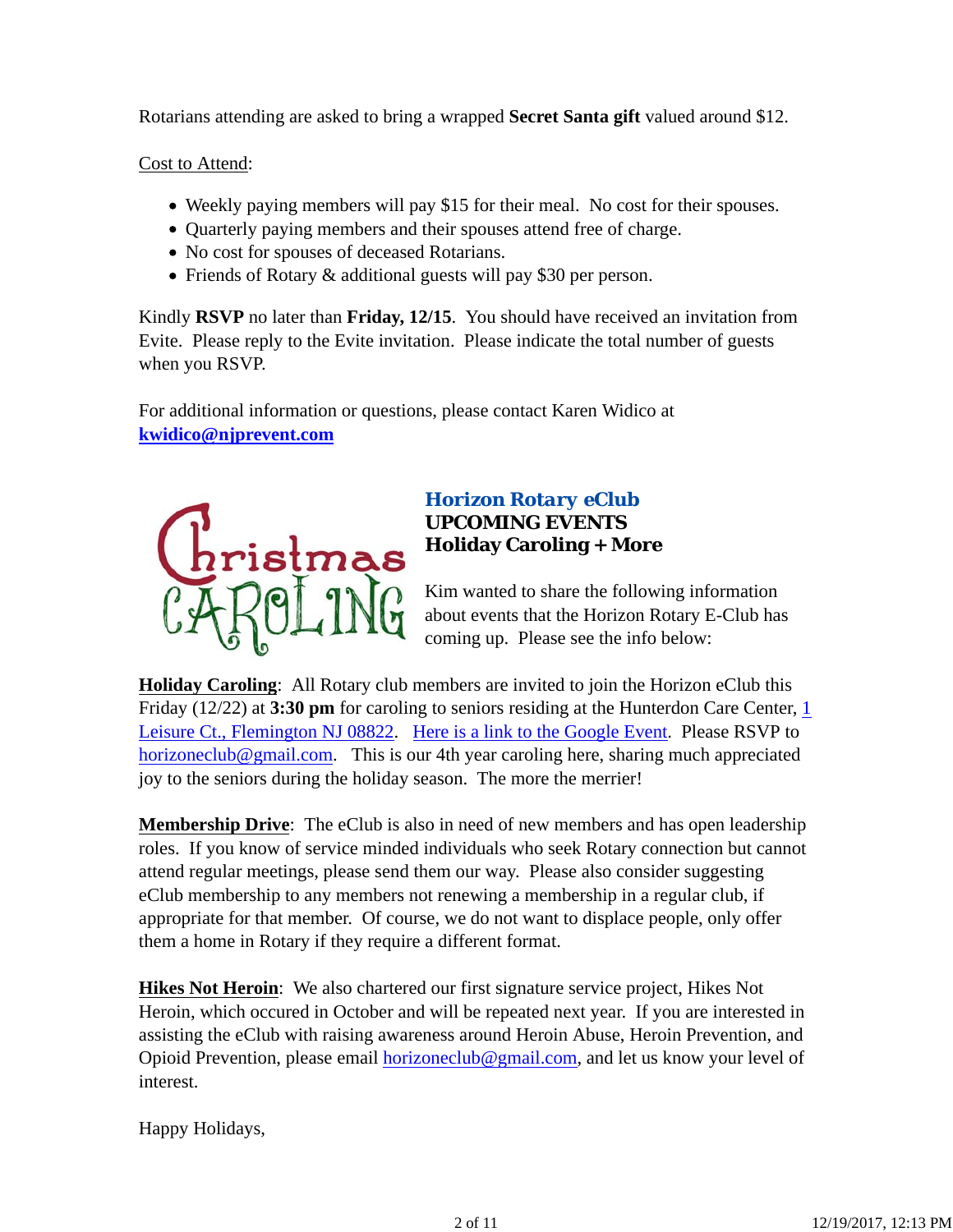Very truly yours, Nicole L. Voigt President, Rotary eClub of District 7510 Horizon



*Please Consider Donating an Unwrapped Gift for a Local Family in Need!* **Flemington Rotary's SAC Holiday Gifts**

At (or before) the Rotary meeting on Wed, 12/13, Rotarians are asked to **voluntarily** bring an

unwrapped gift (but a gift bag is appreciated!) to **supplement the Service Action Committee's (SAC) Holiday shopping**. Rotarians have always provided great support for this.

The types of items typically requested are:

\*Infant / Toddler learning toys. \*Family Fun Games (Monopoly, Scrabble, Catch Phrase, etc.). \*Gloves, scarves, socks as stocking stuffers. \*Craft kits. \*Lego kits. \*Gift Cards: WalMart, i-Tunes, Kohl's, Burlington Coat Factory, Five Below.



## *Rotary Club of Flemington OFF-SITE MEETINGS for January 2018*

In typical fashion, Copper Hill Country Club will be closed during the month of January. Therefore, the January 2018 meetings will be held **off-site**. We will resume meetings back at Copper Hill on Wed, February 7, 2018. The following is the list of off-

site meetings for January:

Wed, 1/03: **OFFSITE** Meeting at **55 Main**. Wed, 1/10: **OFFSITE** Meeting at **Dockside Market & Grill**

Wed, 1/17: **OFFSITE** Meeting at the **Hunterdon Medical Center** Wed, 1/24: **OFFSITE** Evening Meeting at **Jake's Restaurant** (**5-7pm**). Nibbles & Noshes in the upper bar. *Note that this is an evening meeting*. Wed, 1/31: **OFFSITE** Meeting at the **Hunterdon County Polytech Career Cafe**

*RIDES for JOHN ZULLO* **From Sandy Clark**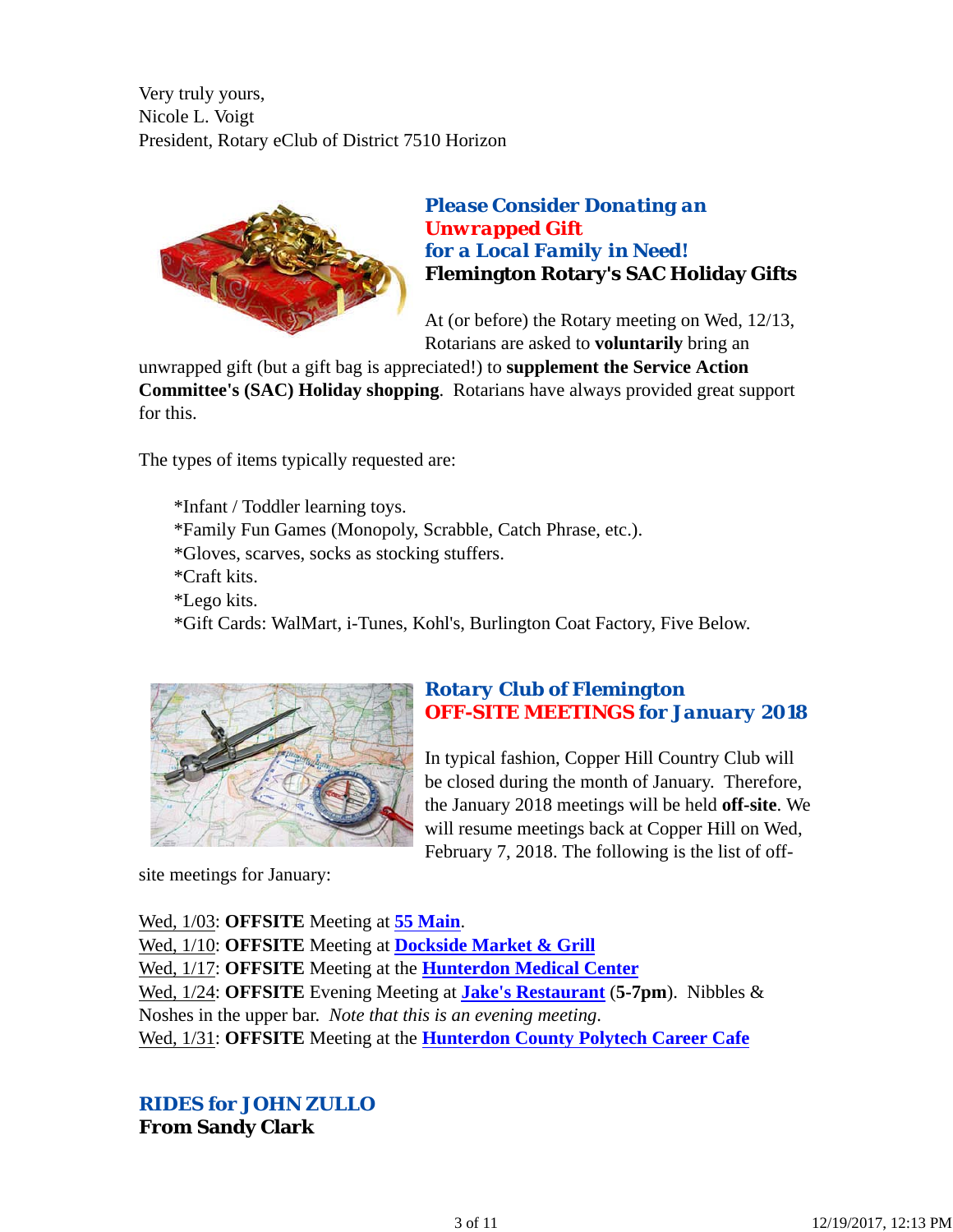## **Updated 12/19/2017**

Following is an updated schedule for driving John Zullo to Wednesday Rotary meetings during the next several weeks. This will be revised as necessary in each weekly E-Monger. Scheduled drivers should contact Sandy Clark at least 24 hours before the Wednesday meeting if they are unable to drive. At the same time, John will call the scheduled driver at least a day in advance if he does not plan to attend the meeting.

#### **Schedule of Drivers for John Zullo**:

- Dec. 20 Dick Stothoff
- Dec. 27 No Meeting This Day.
- Jan. 03 Harry Mazujian
- Jan. 10 Sandy Clark



## *PHOTO ALBUM from the Main Street Christmas Tree Lighting Ceremony* **Held on Friday, December 1, 2017**

**Click Here** or on the photo to the left to view the Photo Album from the recent Tree Lighting Ceremony and After-Party.

Pictured is the 2017 Christmas Tree that is proudly on display on Main Street.

A very special thanks to Dick Stothoff, Terry Ownes and everyone else that helped to make this annual ceremony such a fun event! A special thanks to the Rev. Dr. Herb Bohler for taking the photos and generating the photo

album!

Dear Fellow Rotarian,

## Please Read - Important!!!!

**The Interact Club of Middlesex County Academy** from Rotary District 7510 has an entry in a global Interact video competition, *Interact - Rotary Sponsored Club - VIDEO AWARDS*. The video describes our District 7510 youth initiative.

The video is in the the top 10 so far, but we need many more votes. **Anyone can**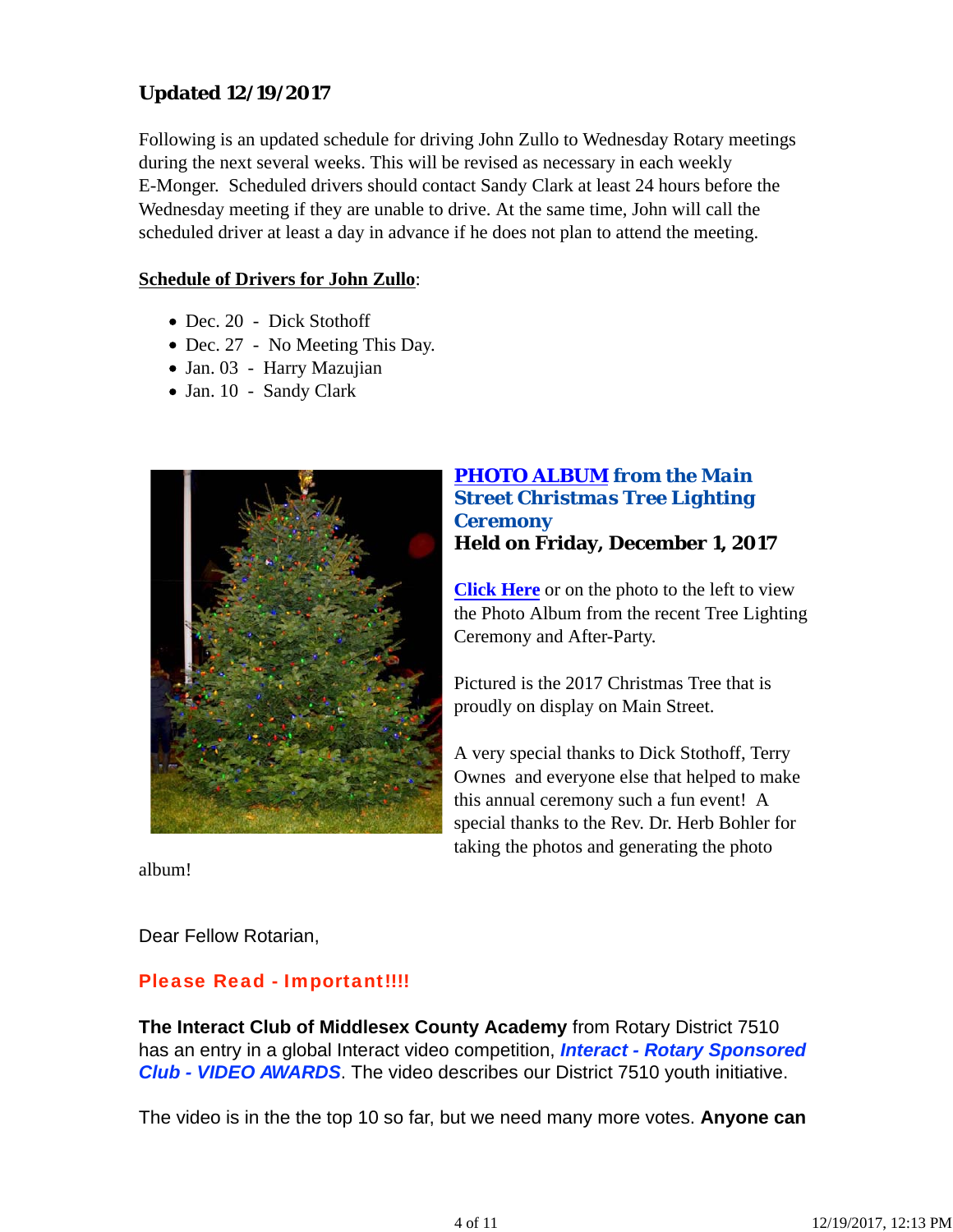**vote once every day until 13 December.** Of course, since this Interact club is from our district, **I want this video to win**. **So I ask for your vote!**

To vote, go to https://display.engagesciences.com/display/container/d/7ad911d7 c58d-459b-b49d-02c62cf88049/gallery

Once there, press Ctrl-F on your pc or option-F on your Apple, then enter **"Ariana"**. Our video is the one with the **3 girls** where the one in the middle is wearing a **light blue dress**. (When you mouse over the image, you'll see the name "Ariana Novo.")

If you are using a mobile device, scroll down through the videos until you get to ours. (You can vote on your computer and mobile device to double your vote.)

**Vote now**, then **please get as many others as possible to vote,** including family, friends and work colleagues, etc. If you could just get 3-5 votes for every member of your club every day until the 13th, that should give us a good chance to win.

This is an opportunity to **make a difference**. We can do more together than we can do alone.

Thanks. Dare to be great!

Bob Zeglarski, District Governor-Elect Rotary District 7510

### *NEW MEMBER* **Jeffrey Moore**

The Membership Committee, Board and Club have approved **Jeff Moore** for membership in the Rotary Club of Flemington. Jeff was proposed by Joe Ziegler. He will have the classification of "**Education - Secondary**". Jeff is the Superintendent for the Hunterdon Central Regional High School. He resides in Delran, NJ.

Jeff has completed his new member orientation and his official induction into the club is currently being coordinated.



# *Find us on Facebook*

Click the image to the left to connect with the Rotary Club of Flemington, NJ on Facebook.



*The Flemington Rotary*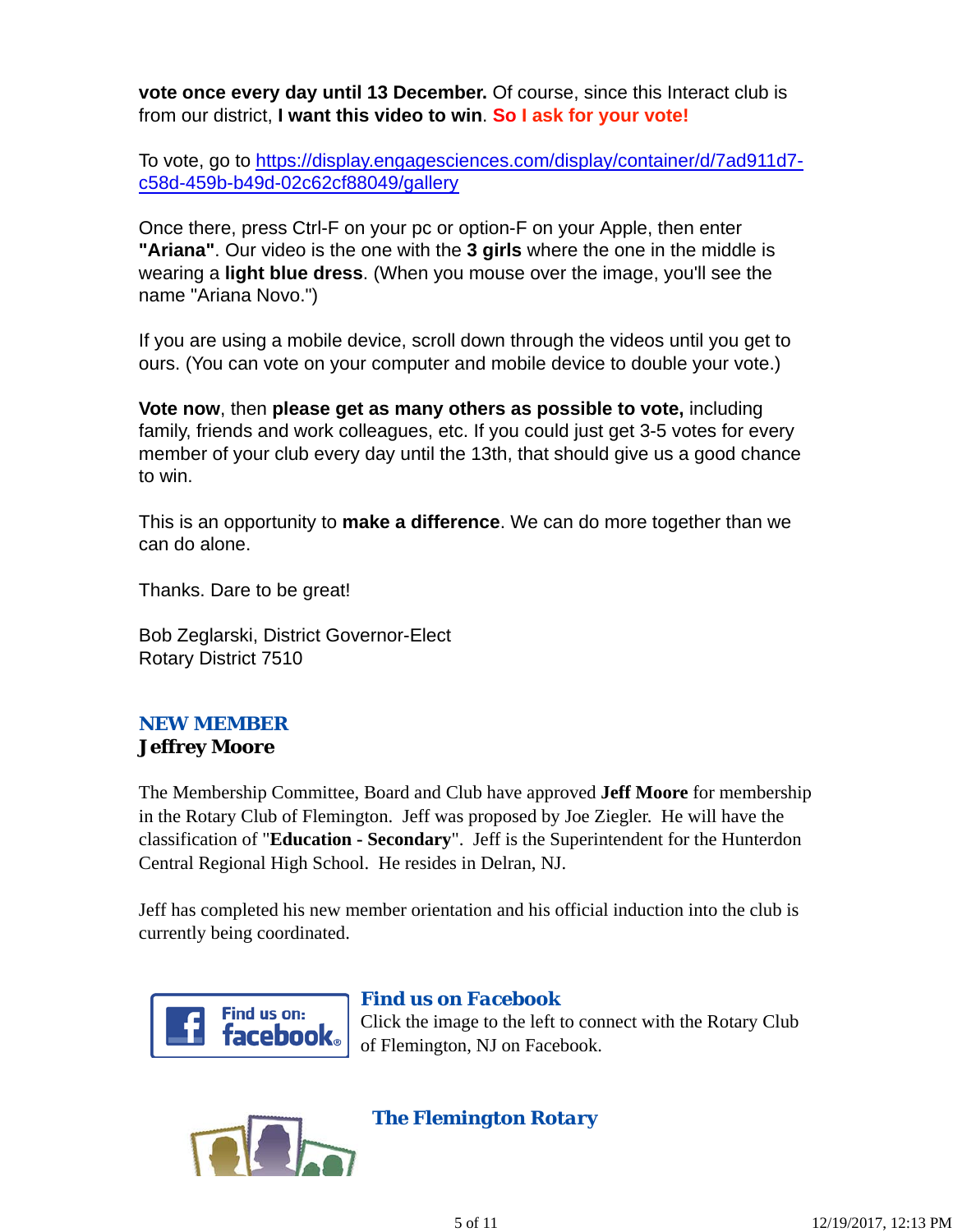## *MEMBER DIRECTORY Is Updated on the Website*

A PDF copy of the Club Directory kept on the club website, located on the password protected "**Members Only**" page. To access this, simply goto **www.FlemingtonRotaryNJ.org** and click on "Members Only" in the upper left. The page is password protected. If you do not have the password, simply email us and request it.

If you see any updates that need to be made (a change of address, email, phone number, something is not listed correctly, etc.), please email Sandy Clark and request any changes to be made. **Click Here** to generate an email to Sandy.



## *SPEAKERS & PROGRAMS BEING SOUGHT*

Mick Schaible is looking for some ideas for upcoming meeting programs and speakers. If you have any leads, please pass them onto Mick, who will follow-up to schedule the speaker.

**Click here** to generate an email directly to Mick.



## *HUNTERDON COUNTY CHAMBER OF COMMERCE*

As you know, the Rotary Club of Flemington is a member of the H.C. Chamber of Commerce. This enables all Rotarians the ability to attend a Chamber function as a "member". If someone asks you what your business is, you would explain that you are a member representing the Rotary Club of Flemington. **Click Here** to visit the Chamber website for a listing of upcoming events.

#### *ROTARY DISTRICT 7510 NEWS*

**Click Here** to read the current news from our Rotary District 7510.

## *UPCOMING DATES TO NOTE:*

Wed, 12/20: **Flemington Rotary Holiday Cocktail Party at 6pm**. (*Note there is NO regular noon meeting on this day*) Wed, 12/27: **NO Meeting**. (*This meeting between the Holidays was canceled*)

January 2018: \*\***Refer to the Article Above for the list of Off-Site Meetings during the month of January 2018**.

**Next RCOF Board Meeting:** Wed, 1/17 at 5:30 PM (Usually the 3<sup>rd</sup> Wed).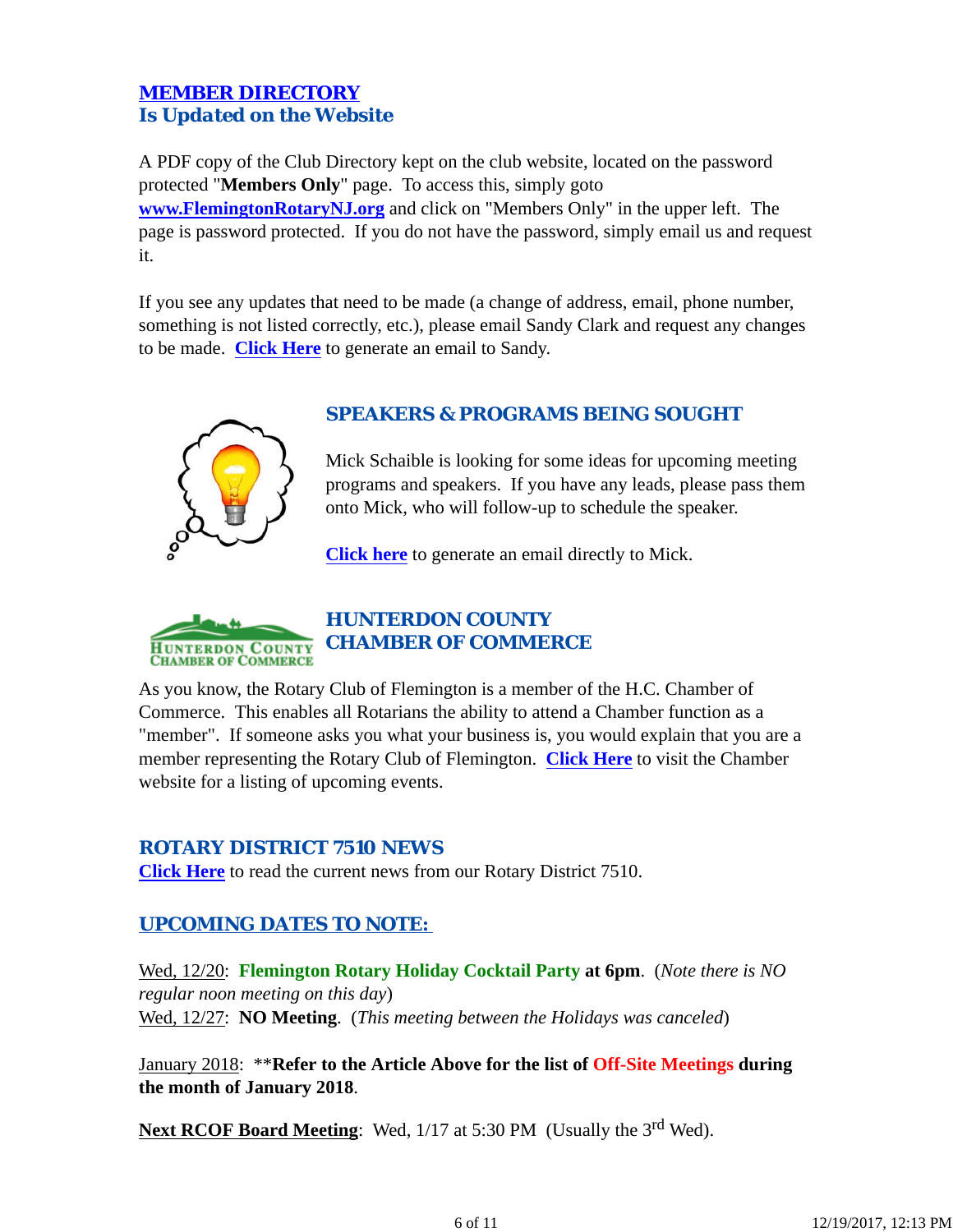### **Next Membership Meeting**: Wed, 1/10 at 1:30 PM (Usually the 2<sup>nd</sup> Wed).

#### **Upcoming RCOF Club Events, Fundraisers, Fellowship Events, Etc**.:

TBA: Hunterdon County Rotary Soup Cook-Off 9/29 (Sat): Flemington Rotary BeerFest

#### **Rotary District 7510 Events & Functions:**

To Be Announced.

## *COMMITTEE LIST:*

**Click Here** to download the listing of all current Club Committee's and its members.

## *"MEMBERS ONLY" WEBSITE:*

## **Click Here for the Members Only section of the website to find:**

- 1) The "Membership Proposal Form" to propose a new member.
- 2) New Member Information.
- 3) An Online Copy of the Club Membership Directory.
- 4) A Link to All Photos Albums of the Club.

### *ROTARY WEBSITE LINKS:*

Rotary International: **www.Rotary.org** Rotary District 7510: **www.RotaryNJ.org**

### *NEARBY ROTARY CLUB MEETINGS:*

As A Rotarian, you are Welcome to attend a Rotary Club meeting anywhere in the world. Click here for the Rotary Club Locator App. Or see below for some local meetings:

#### Mondays

**Lambertville/New Hope** (6:30 pm) - Lambertville Station Restaurant; 11 Bridge Street, Lambertville NJ 08530

**Piscataway** (12:15 pm) - Radisson Hotel; 21 Kingsbridge Road, Piscataway, NJ 08854

#### Tuesdays

**Whitehouse** (12:15 pm) - Max's 22; 456 Route 22 West, Whitehouse Station, NJ 08889 **Princeton** (12:15 pm) - The Nassau Club; 6 Mercer Street, Princeton, NJ 08540 **Bridgewater-Bound Brook** (12:15 pm) - Arbor Glenn; 100 Monroe St, Bridgewater 08807

#### Wednesdays

**Branchburg Township** (7:30 am): Stoney Brook Grille; 1285 Route 28, North Branch, NJ 08876

**Flemington** (12:15pm): Copper Hill Country Club; 100 Copper Hill Road, Ringoes, NJ 08851

**Hillsborough Township** (6:15 pm): Pheasant's Landing; 311 Amwell Road (Rt. 514),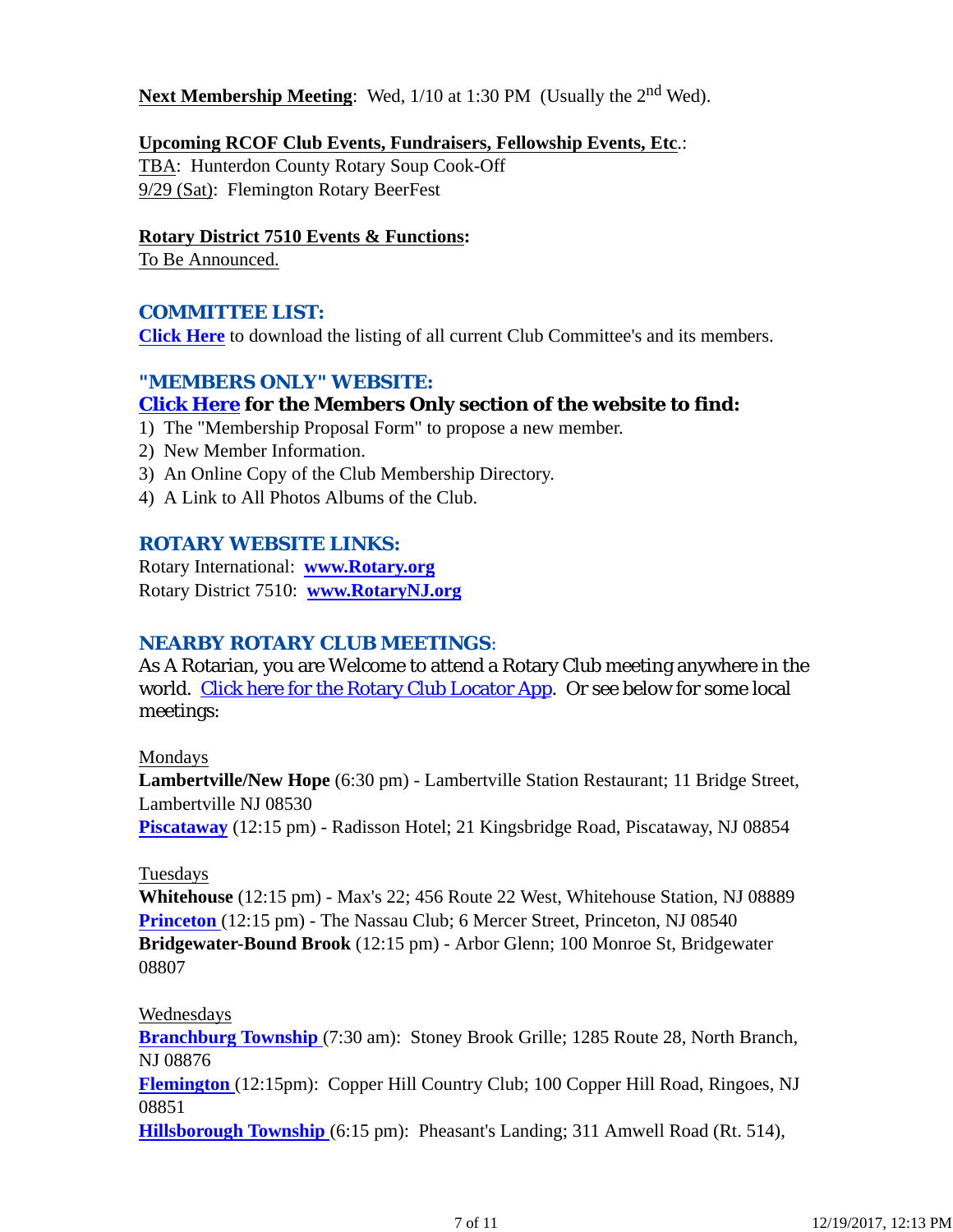Hillsborough, NJ 08844

#### Thursdays

**Clinton Sunrise** (7:30 am): Clinton Fire Department; New Street, Clinton, NJ 08809 **Somerville/Bridgewater** (12:15 pm): Bridgewater Manor; 1251 US Highway 202/206, Bridgewater, NJ 08807

**Trenton** (12:15 pm): Freddie's Tavern; 12 Railroad Avenue, West Trenton, NJ 08628

#### Fridays

**North Hunterdon** (12:15 pm): Beaver Brook County Club; 25 County Club Drive, Annandale, NJ 08801

**Princeton Corridor** (12:15pm): Hyatt Regency; 102 Carnegie Center, Rt. 1 North, Princeton, NJ 08540

eClub

**Rotary eClub of Hunterdon Horizon**: View website for meetings or online makeups.

# RI President's Call for Action in **2017-2018**: **"Rotary: Making a Difference" Rotary Club of Flemington - Our 94th Year**

Founded October 3, 1923 \* Charter #1529 \* District 7510

| <b>Club President</b>                    | <b>Kim Metz</b>                                        |  |  |
|------------------------------------------|--------------------------------------------------------|--|--|
| President-Elect                          | **Open**                                               |  |  |
| Secretary                                | <b>Kyle Fogarty</b>                                    |  |  |
| Treasurer, General                       | <b>Nik Kritharis</b>                                   |  |  |
| Treasurer, Lunch                         | <b>Ken Skowronek</b>                                   |  |  |
| <b>Board Member</b>                      | <b>D.J. Wright</b> (immediate Past-President)          |  |  |
| <b>Board Member</b>                      | <b>Sandy Clark</b>                                     |  |  |
| <b>Board Member</b>                      | <b>Joe Ziegler</b>                                     |  |  |
| Sergeant-at-Arms                         | <b>Ann del Campo</b>                                   |  |  |
| R.I. President                           | Ian H.S. Riseley (Sandringham, Victoria,<br>Australia) |  |  |
| District Governor (DG)                   | <b>Bob Zeglarski</b> (Roselle-Rosselle Park)           |  |  |
| District Governor Elect (DGE)            | <b>John Shockley</b> (Hillsborough)                    |  |  |
| District Governor Nomimee (DGN)          | <b>Ann Walko</b> (Watchung-Warren)                     |  |  |
| <b>Assistant District Governor (ADG)</b> | <b>Albert Varga</b> (Lambertville-New Hope)            |  |  |

Club Meetings: **Wednesday, 12:15 pm, Copper Hill Country Club** 100 Copper Hill Road, Ringoes 08551

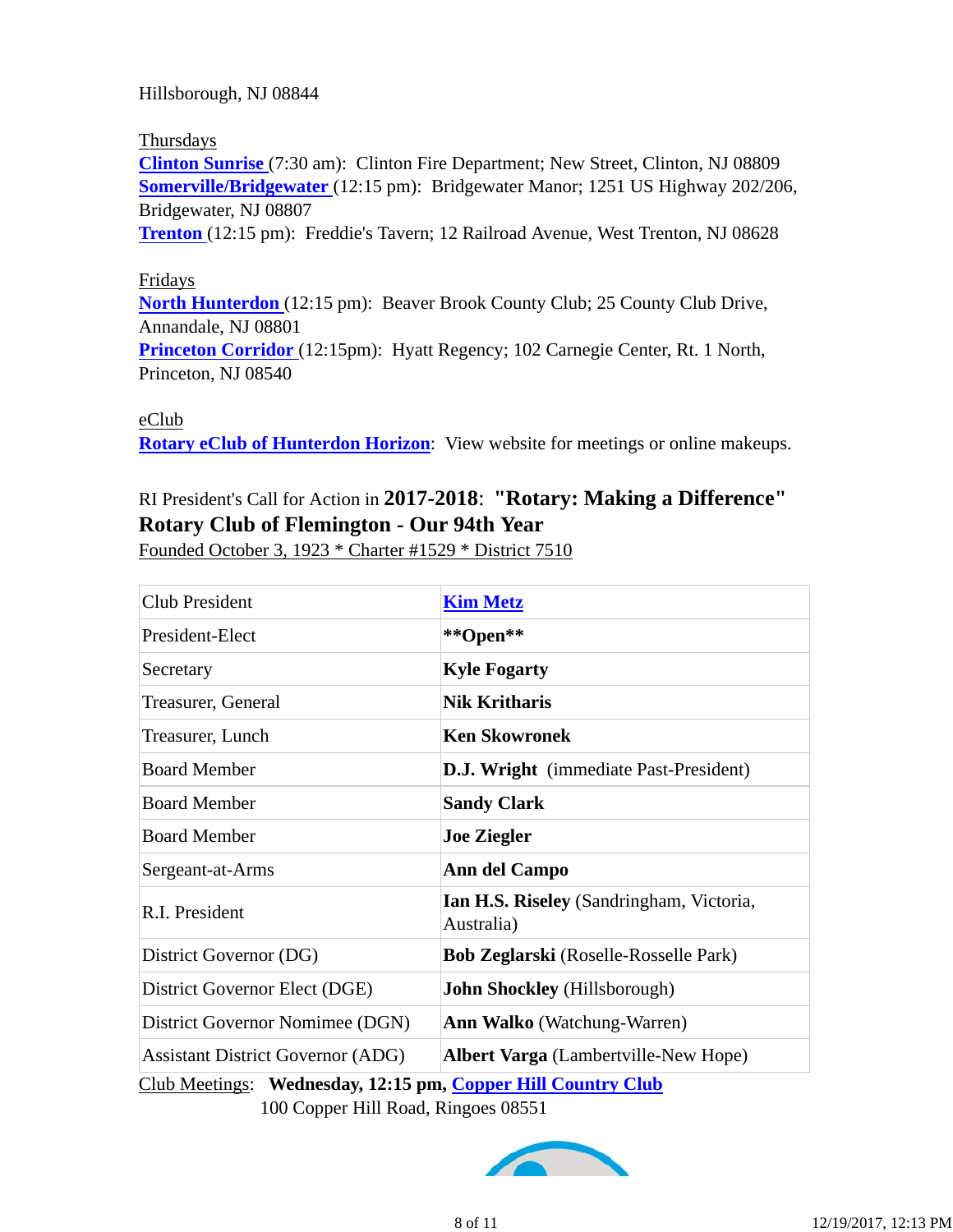

*MISSION STATEMENT*: The mission of Rotary International is to assist and guide Rotarians and Rotary clubs to accomplish the Object of Rotary to ensure Rotary's continuing relevance and to help build a better world, emphasizing service activities by individuals and groups that enhance the quality of life and human dignity, encouraging high ethical standards, and creating greater understanding among all people to advance the search for peace in the world.

**THE OBJECT OF ROTARY:** The object of Rotary is to encourage and foster the ideal of service as a basis of worthy enterprise and, in particular, to encourage and foster:

**1st**: The development of acquaintance as an opportunity for service;

**2nd**: High ethical standards in business and professions, the recognition of the worthiness of all useful occupations, and the dignifying of each Rotarian's occupation as an opportunity to serve society;

**3rd**: The application of the ideal of service in each Rotarian's personal, business and community life;

**4th**: The advancement of international understanding, goodwill, and peace through a world fellowship of business and professional persons united in the ideal of service.

**THE 4-WAY TEST:** "Of the things we think, say or do:

**1st**: Is it the Truth?

2<sup>nd</sup>: Is it Fair to all concerned?

- **3rd**: Will it build goodwill and better friendships?
- **4th**: Will it be beneficial to all concerned?"

### *ROTARY's AVENUE'S OF SERVICE*:

**1)** Through **Club Service**, we have fun, build lasting friendships, and make sure that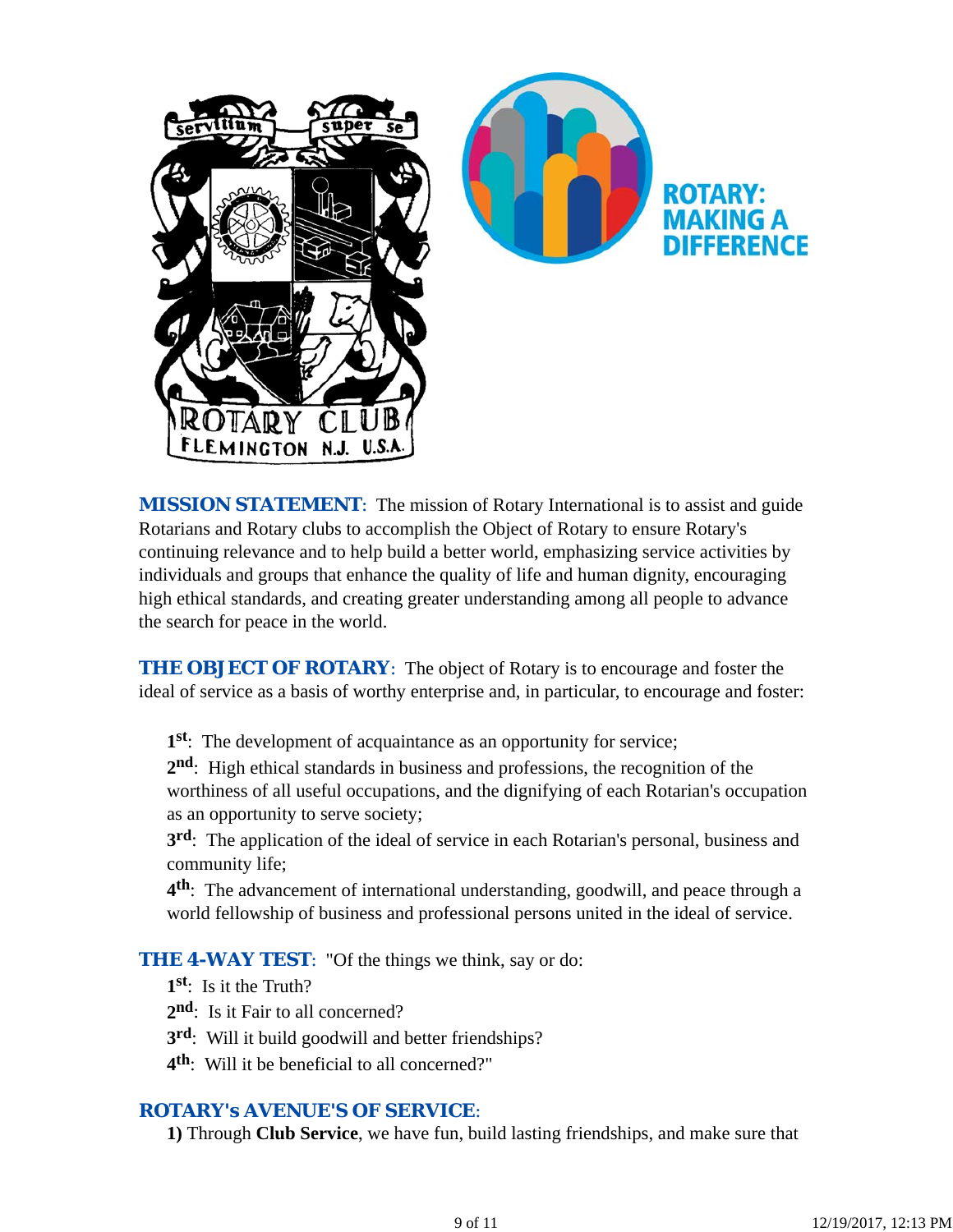our club runs well.

**2)** Through **Vocational Service**, we volunteer our professional skills to serve others and promote integrity in everything we do.

**3)** Through **Community Service**, we address local needs and work with our community to bring lasting improvements.

**4)** Through **International Service**, we meet humanitarian needs around the globe and promote world understanding and peace.

**5)** Through **Youth Service**, we work with young people to help them become the next generation of leaders, visionaries, and peacemakers.

## **2017-2018 CLUB MEMBER ROSTER Rotary Club of Flemington, NJ**

|  |  |  | <b>Current Number of Members: 37</b> |  |
|--|--|--|--------------------------------------|--|
|--|--|--|--------------------------------------|--|

| <b>Rotarian</b>                   | <b>Member Since</b> | <b>Classification</b>                    |
|-----------------------------------|---------------------|------------------------------------------|
| Bohler, Herbert C. (Herb)         | 1977                | <b>Specialty Advertising</b>             |
| Boynton, Adam                     | 2016                | <b>Church / Social Services</b>          |
| Chittenden, Robert L. (Bob)       | 2003                | M.E.F.P. Consulting Engineering          |
| Clark, Arthur L. (Sandy)          | 1987                | Printing                                 |
| Davidson, James G. (Jim)          | 2002                | <b>Rubber Products</b>                   |
| del Campo, Ann                    | 2016                | <b>Scientist &amp; Farmer</b>            |
| Ferrari, Frederick J. (Fred)      | 1964                | Orthodontia                              |
| Fisher, Charles H. (Charlie)      | 1961                | <b>Funeral Services</b>                  |
| Fisher, Thomas H. (Tom)           | 2012                | <b>Property &amp; Casualty Insurance</b> |
| Fogarty, Kyle M.                  | 2017                | <b>Financial Advisor</b>                 |
| Harrison, Jeffrey (Jeff)          | 1996                | Psychotherapy                            |
| <b>Hyatt, Frederic D. (Fred)</b>  | 2017                | <b>Retired - Aerospace</b>               |
| Kamnitsis, Christopher P. (Chris) | 2001                | <b>Financial Planning</b>                |
| Kritharis, Nikolaos (Nik)         | 2016                | Dentistry                                |
| Liebross, Ira                     | 1997                | <b>Family Medicine</b>                   |
| Loew, Darren                      | 2002                | <b>Orthodontics</b>                      |
| Martin, Teresa (Terry)            | 1993                | Solid Waste/Recycling                    |
| Mazujian, Harry                   | 2004                | Clergy                                   |
| McWilliams, Nancy                 | 1992                | Psychotherapy                            |
| Metz, Kim                         | 2007                | <b>Technical Education</b>               |
| Muller, George D.                 | 1964                | <b>Cut Glass Manufacturing</b>           |
| Newland, Robert D. (Bob)          | 1998                | Insurance                                |
| Ownes, Terry M.                   | 1987                | <b>Floor Covering</b>                    |
| Phelan, Christopher J. (Chris)    | 2009                | <b>Chamber Of Commerce</b>               |
| Randolph, R. Wayne                | 1982                | <b>Veterinary Medicine</b>               |
| Ruberto, Johanna S.               | 2016                | <b>High School Administration</b>        |
| Schaible, R. Michael (Mick)       | 1998                | <b>Appraisal Services</b>                |